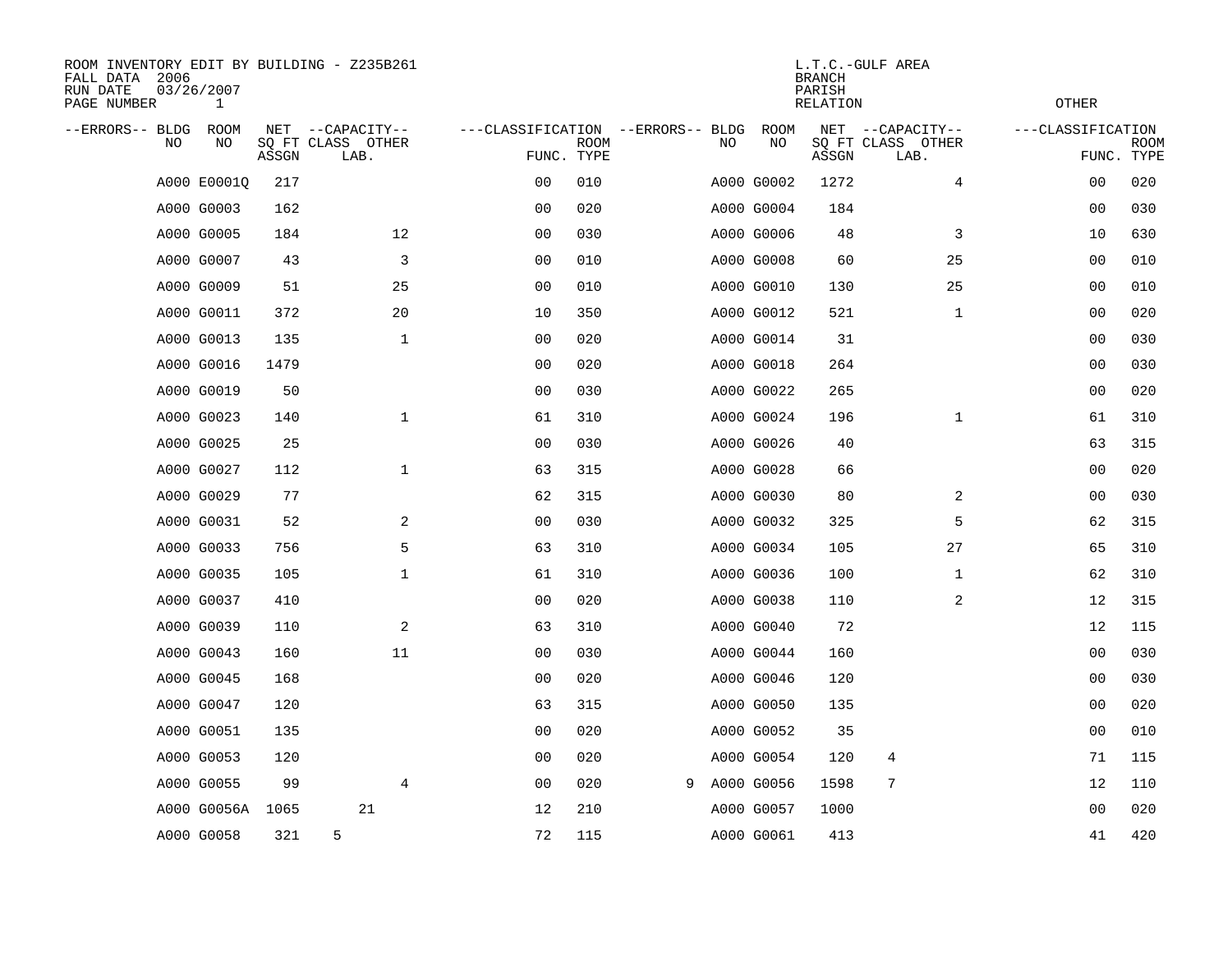| ROOM INVENTORY EDIT BY BUILDING - Z235B261<br>FALL DATA 2006<br>RUN DATE<br>PAGE NUMBER |           | 03/26/2007<br>2    |       |                           |              |                                   |             |   |           |                                                  | <b>BRANCH</b><br>PARISH<br>RELATION | L.T.C.-GULF AREA                                                       | OTHER             |                           |
|-----------------------------------------------------------------------------------------|-----------|--------------------|-------|---------------------------|--------------|-----------------------------------|-------------|---|-----------|--------------------------------------------------|-------------------------------------|------------------------------------------------------------------------|-------------------|---------------------------|
| --ERRORS-- BLDG ROOM                                                                    |           |                    |       | NET --CAPACITY--          |              | ---CLASSIFICATION --ERRORS-- BLDG |             |   |           | ROOM                                             |                                     | NET --CAPACITY--                                                       | ---CLASSIFICATION |                           |
|                                                                                         | NO.       | NO                 | ASSGN | SQ FT CLASS OTHER<br>LAB. |              | FUNC. TYPE                        | <b>ROOM</b> |   | NO.       | NO                                               | ASSGN                               | SQ FT CLASS OTHER<br>LAB.                                              |                   | <b>ROOM</b><br>FUNC. TYPE |
|                                                                                         |           | A000 G0062         | 105   |                           | $\mathbf{1}$ | 46                                | 310         |   |           | A000 G0063                                       | 30                                  |                                                                        | 56                | 315                       |
|                                                                                         |           | A000 G0064         | 178   |                           | $\mathbf{1}$ | 46                                | 310         |   |           | A000 G0065                                       | 122                                 |                                                                        | 56                | 315                       |
|                                                                                         |           | A000 G0066         | 30    |                           |              | 00                                | 020         |   |           | A000 G0067                                       | 125                                 |                                                                        | 12                | 420                       |
|                                                                                         |           | A000 G0068         | 68    |                           | $\mathbf{1}$ | 12                                | 210         |   |           | A000 G0069                                       | 80                                  | 2                                                                      | 12                | 210                       |
| 9                                                                                       | A000 0102 |                    | 928   | 12                        |              | 12                                | 110         |   |           | A000 0103                                        | 1160                                | 23                                                                     | 12                | 210                       |
| 9                                                                                       |           | A000 0106          | 1000  |                           | $\mathbf{1}$ | 12                                | 210         |   |           | A000 0107                                        | 1140                                | 40                                                                     | 12                | 210                       |
|                                                                                         |           | A000 0120          | 520   |                           | $\mathbf{1}$ | 63                                | 310         |   |           | A000 0121                                        | 520                                 | 35                                                                     | 12                | 110                       |
|                                                                                         |           | A000 0122          | 520   | 35                        |              | 12                                | 110         | 9 | A000 0213 |                                                  | 580                                 | 1                                                                      | 12                | 210                       |
|                                                                                         |           | A000 0214          | 1391  |                           | $\mathbf{1}$ | 12                                | 215         |   |           | A000 0216                                        | 1188                                |                                                                        | 12                | 215                       |
|                                                                                         |           | A000 0218          | 986   |                           |              | 12                                | 215         |   |           | A000 0226                                        | 672                                 | 13                                                                     | 12                | 210                       |
|                                                                                         |           | A000 0227          | 672   | 45                        |              | 12                                | 110         |   |           | TOTAL NUMBER CLASSROOMS<br>TOTAL NUMBER LABS 210 |                                     | TOTAL NET ASSIGN SQ. FT. IN ROOM FILE<br>TOTAL NUMBER SPECIAL LABS 220 | 18,290<br>5<br>8  |                           |
|                                                                                         |           | B000 G0001T        | 4212  |                           | 84           | 12                                | 210         |   |           | B000 G0002T                                      | 288                                 |                                                                        | 0 <sub>0</sub>    | 030                       |
|                                                                                         |           | B000 G0004T        | 364   |                           |              | 72                                | 215         |   |           | <b>B000 G0005T</b>                               | 2400                                | 48                                                                     | 12                | 210                       |
|                                                                                         |           | B000 G0006T        | 3663  |                           | 73           | 12                                | 210         |   |           | <b>B000 G0008A</b>                               | 209                                 | 4                                                                      | 12                | 210                       |
|                                                                                         |           | <b>B000 G0010T</b> | 364   |                           | 2            | 63                                | 310         |   |           | B000 G0011T                                      | 396                                 |                                                                        | 0 <sub>0</sub>    | 030                       |
|                                                                                         |           | B000 G0012T        | 95    |                           |              | 0 <sub>0</sub>                    | 030         |   |           | B000 G0013T                                      | 900                                 | 60                                                                     | 12                | 110                       |
|                                                                                         |           | <b>B000 G0014T</b> | 715   |                           |              | 0 <sub>0</sub>                    | 020         |   |           | <b>B000 G0015T</b>                               | 689                                 |                                                                        | 12                | 215                       |
|                                                                                         |           | <b>B000 G0016T</b> | 144   |                           |              | 0 <sub>0</sub>                    | 020         |   |           | <b>B000 G0018T</b>                               | 594                                 |                                                                        | 63                | 215                       |
|                                                                                         |           | B000 G0019T        | 144   |                           |              | 0 <sub>0</sub>                    | 010         |   |           | B000 G0020T                                      | 144                                 | 1                                                                      | 72                | 215                       |
|                                                                                         |           | B000 G0021T        | 286   |                           | 6            | 12                                | 210         |   |           | B000 G0022A                                      | 104                                 | 2                                                                      | 12                | 210                       |
|                                                                                         |           | B000 G0022B        | 169   |                           | 3            | 12                                | 210         |   |           | B000 G0022C                                      | 234                                 | 5                                                                      | 12                | 210                       |
|                                                                                         |           | B000 G0022T        | 144   |                           | 1            | 63                                | 310         |   |           | B000 G0023T                                      | 400                                 | 8                                                                      | 12                | 210                       |
|                                                                                         |           | B000 G0024T        | 20    |                           |              | 0 <sub>0</sub>                    | 030         |   |           | B000 G0025T                                      | 20                                  |                                                                        | 0 <sub>0</sub>    | 010                       |
|                                                                                         |           | B000 G0026T        | 306   |                           |              | 72                                | 215         |   |           | 9 B000 G021AT                                    | 143                                 | 30                                                                     | 12                | 210                       |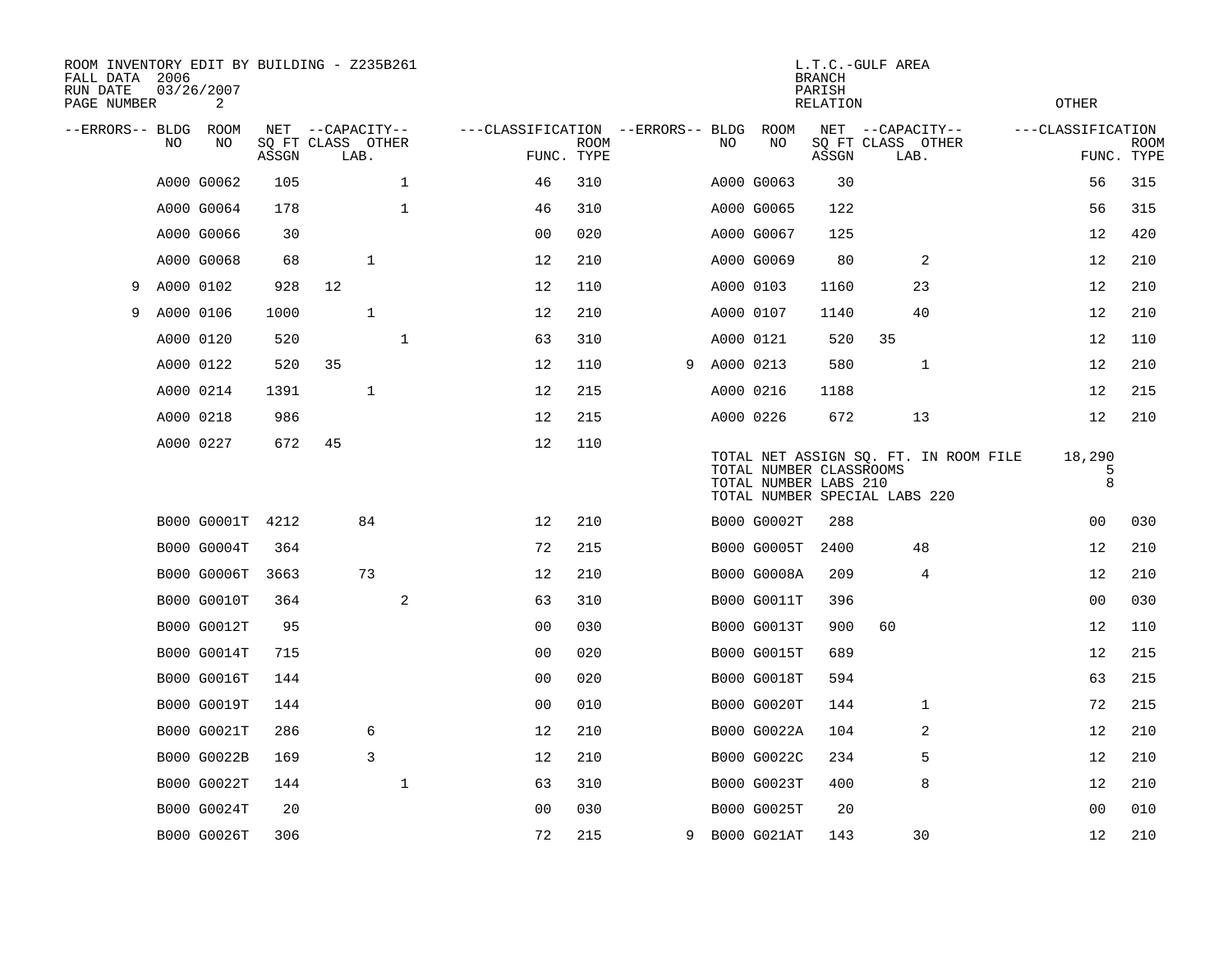| ROOM INVENTORY EDIT BY BUILDING - Z235B261<br>FALL DATA 2006<br>RUN DATE<br>PAGE NUMBER |           | 03/26/2007<br>$\mathbf{3}$ |          |                                               |   |                   |                    |                                                         |           |            | L.T.C.-GULF AREA<br><b>BRANCH</b><br>PARISH<br><b>RELATION</b>                            |      |                                                         | <b>OTHER</b>                     |                           |
|-----------------------------------------------------------------------------------------|-----------|----------------------------|----------|-----------------------------------------------|---|-------------------|--------------------|---------------------------------------------------------|-----------|------------|-------------------------------------------------------------------------------------------|------|---------------------------------------------------------|----------------------------------|---------------------------|
| --ERRORS-- BLDG ROOM                                                                    | NO        | NO                         | ASSGN    | NET --CAPACITY--<br>SQ FT CLASS OTHER<br>LAB. |   |                   | ROOM<br>FUNC. TYPE | ---CLASSIFICATION --ERRORS-- BLDG ROOM NET --CAPACITY-- | NO        | NO         | ASSGN                                                                                     | LAB. | SQ FT CLASS OTHER                                       | ---CLASSIFICATION                | <b>ROOM</b><br>FUNC. TYPE |
|                                                                                         |           | B000 0317                  | 2108     | 42                                            |   | $12 \overline{ }$ | 210                |                                                         | B000 0328 |            | 750                                                                                       | 50   |                                                         | 12                               | 110                       |
|                                                                                         | B000 0329 |                            | 2000     | 40                                            |   | 12                | 210                |                                                         |           |            | TOTAL NUMBER CLASSROOMS<br>TOTAL NUMBER LABS 210<br>TOTAL NUMBER SPECIAL LABS 220         |      | TOTAL NET ASSIGN SQ. FT. IN ROOM FILE                   | 20,183<br>2<br>12                |                           |
|                                                                                         | C000 0001 |                            | 549      | 37                                            |   | $12 \overline{ }$ | 110                |                                                         | C000 0002 |            | 51                                                                                        |      | $\mathbf{1}$                                            | 63                               | 310                       |
|                                                                                         | C000 0003 |                            | 23       |                                               | 5 | 0 <sub>0</sub>    | 020                |                                                         | C000 0004 |            | 23                                                                                        |      | 2                                                       | 00                               | 020                       |
|                                                                                         | C000 0005 |                            | 131      |                                               |   | 0 <sub>0</sub>    | 030                |                                                         | C000 0006 |            | 131                                                                                       |      | 30                                                      | 0 <sub>0</sub>                   | 030                       |
|                                                                                         | C000 0007 |                            | 109      | 10                                            |   | 12                | 210                | 9                                                       | COOO 0008 |            | 7744<br>TOTAL NUMBER CLASSROOMS<br>TOTAL NUMBER LABS 210<br>TOTAL NUMBER SPECIAL LABS 220 |      | $\overline{2}$<br>TOTAL NET ASSIGN SQ. FT. IN ROOM FILE | 12<br>8,453<br>$\mathbf{1}$<br>2 | 210                       |
|                                                                                         | D000 0001 |                            | 32       |                                               |   | 72                | 730                |                                                         | D000 0002 |            | 185                                                                                       |      | 15                                                      | 72                               | 730                       |
|                                                                                         | D000 0003 |                            | 2944     |                                               |   | 72                | 730                |                                                         | D000 0004 |            | 461                                                                                       |      | 9                                                       | 72                               | 730                       |
|                                                                                         |           | D000 0005                  | 49       |                                               | 9 | 72                | 730                |                                                         |           | D000 0006  | 60<br>TOTAL NUMBER CLASSROOMS<br>TOTAL NUMBER LABS 210<br>TOTAL NUMBER SPECIAL LABS 220   |      | 6<br>TOTAL NET ASSIGN SQ. FT. IN ROOM FILE              | 00 <sub>o</sub><br>3,671         | 030                       |
|                                                                                         |           | E000 0100                  | 2902 193 |                                               |   | 12                | 110                |                                                         | E000 0101 |            | 390                                                                                       |      |                                                         | 73                               | 215                       |
|                                                                                         |           | E000 0101A                 | 38       |                                               |   | 0 <sub>0</sub>    | 030                |                                                         | E000 0102 |            | 160                                                                                       |      |                                                         | 72                               | 215                       |
|                                                                                         |           | E000 0103                  | 250      |                                               |   | 72                | 215                |                                                         | E000 0104 |            | 206                                                                                       |      |                                                         | 00                               | 020                       |
|                                                                                         | E000 0105 |                            | 91       |                                               |   | 0 <sub>0</sub>    | 030                |                                                         | E000 0106 |            | 111                                                                                       |      | $\mathbf{1}$                                            | 63                               | 310                       |
|                                                                                         |           | E000 0107                  | 455      | 30                                            |   | 12                | 110                |                                                         |           | E000 0107A | 405<br>TOTAL NUMBER CLASSROOMS<br>TOTAL NUMBER LABS 210<br>TOTAL NUMBER SPECIAL LABS 220  | 27   | TOTAL NET ASSIGN SQ. FT. IN ROOM FILE                   | 12<br>4,673<br>3                 | 110                       |
|                                                                                         | F000 0001 |                            | 185      |                                               |   | 10                | 730                |                                                         | F000 0002 |            | 149                                                                                       |      |                                                         | 0 <sub>0</sub>                   | 030                       |
|                                                                                         |           | F000 0003                  | 1316     | 26                                            |   | 11                | 210                |                                                         |           |            | TOTAL NUMBER CLASSROOMS<br>TOTAL NUMBER LABS 210                                          |      | TOTAL NET ASSIGN SQ. FT. IN ROOM FILE                   | 1,501<br>$\mathbf{1}$            |                           |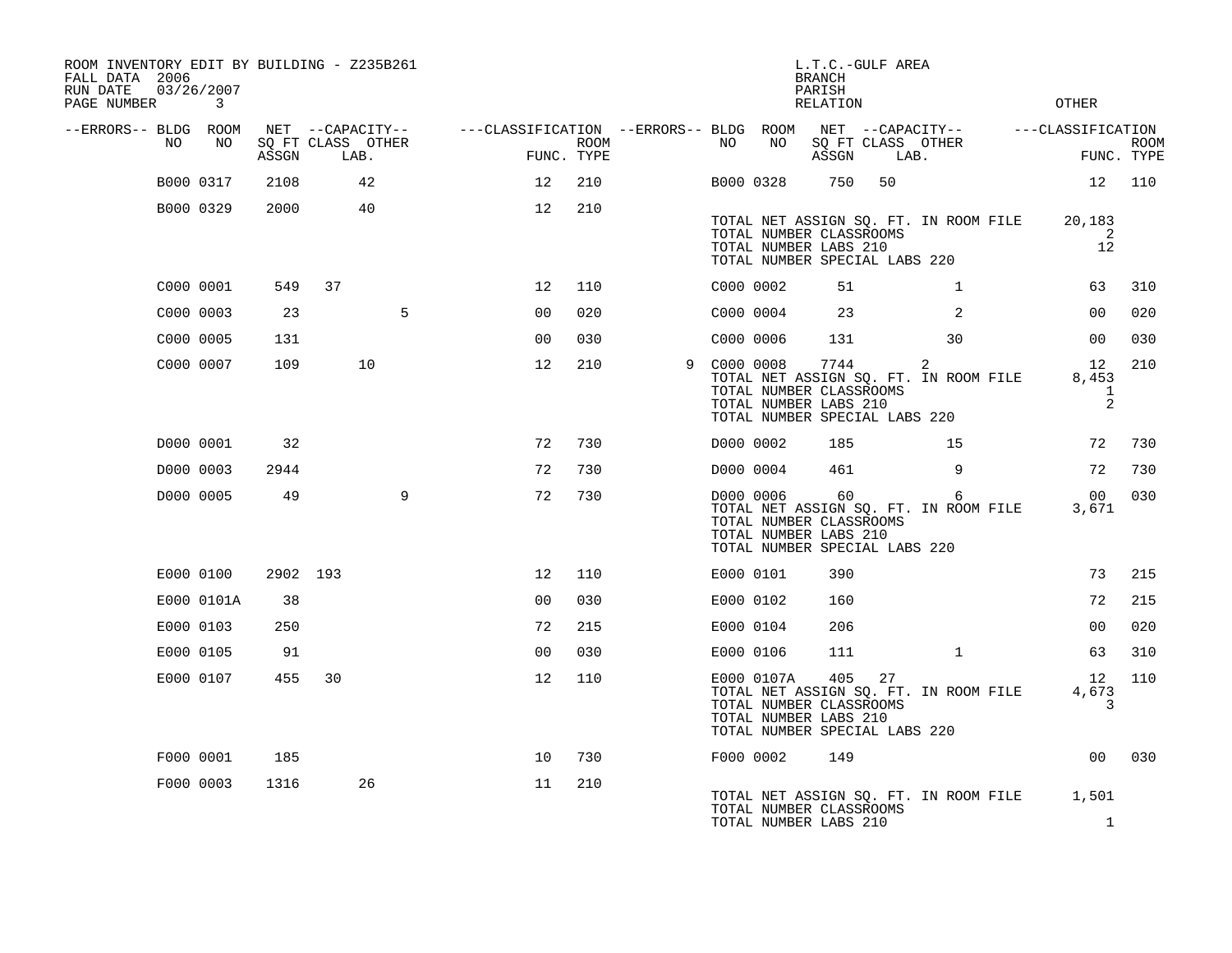| FALL DATA 2006<br>RUN DATE<br>PAGE NUMBER |           | 03/26/2007<br>4 |       | ROOM INVENTORY EDIT BY BUILDING - Z235B261 |                                        |             |                     |           |            | L.T.C.-GULF AREA<br><b>BRANCH</b><br>PARISH<br><b>RELATION</b> |                                                                        | OTHER             |             |
|-------------------------------------------|-----------|-----------------|-------|--------------------------------------------|----------------------------------------|-------------|---------------------|-----------|------------|----------------------------------------------------------------|------------------------------------------------------------------------|-------------------|-------------|
| --ERRORS-- BLDG ROOM                      | NO        | NO              |       | NET --CAPACITY--<br>SQ FT CLASS OTHER      | ---CLASSIFICATION --ERRORS-- BLDG ROOM | <b>ROOM</b> |                     | NO.       | NO         |                                                                | NET --CAPACITY--<br>SQ FT CLASS OTHER                                  | ---CLASSIFICATION | <b>ROOM</b> |
|                                           |           |                 | ASSGN | LAB.                                       |                                        | FUNC. TYPE  |                     |           |            | ASSGN                                                          | LAB.<br>TOTAL NUMBER SPECIAL LABS 220                                  | FUNC. TYPE        |             |
|                                           |           | G000 0001       | 291   |                                            | 72                                     | 730         |                     |           | G000 0002  | 349                                                            | 2                                                                      | 72                | 730         |
|                                           |           | G000 0003       | 42    | $\overline{4}$                             | 72                                     | 730         |                     |           | G000 0004  | 59                                                             | $\mathbf{1}$                                                           | 72                | 730         |
|                                           |           | G000 0005       | 27    | 2                                          | 0 <sub>0</sub>                         | 030         |                     |           | G000 0006  | 28                                                             |                                                                        | 0 <sub>0</sub>    | 030         |
|                                           |           | G000 0007       | 357   |                                            | 72                                     | 730         |                     |           | G000 0008  | 283                                                            | $\mathbf{1}$                                                           | 72                | 730         |
|                                           |           | G000 0009       | 11    |                                            | 72                                     | 730         |                     |           | G000 0010  | 10                                                             | $\mathbf{1}$                                                           | 72                | 730         |
|                                           |           | G000 0011       | 116   |                                            | 72                                     | 730         |                     |           |            |                                                                |                                                                        |                   |             |
|                                           |           |                 |       |                                            |                                        |             |                     |           |            | TOTAL NUMBER CLASSROOMS<br>TOTAL NUMBER LABS 210               | TOTAL NET ASSIGN SQ. FT. IN ROOM FILE<br>TOTAL NUMBER SPECIAL LABS 220 | 1,518             |             |
| 4 6                                       |           | H000 0001       | 832   |                                            | 0 <sub>0</sub>                         | 920         |                     |           |            | TOTAL NUMBER CLASSROOMS<br>TOTAL NUMBER LABS 210               | TOTAL NET ASSIGN SQ. FT. IN ROOM FILE<br>TOTAL NUMBER SPECIAL LABS 220 |                   |             |
|                                           |           | I000 I0106      | 641   | 57                                         | 12                                     | 110         |                     |           | I000 I0107 | 613                                                            | 15                                                                     | 12                | 110         |
| 6                                         | I000 0001 |                 | 3680  | $\mathbf{1}$                               | 0 <sub>0</sub>                         | 590         |                     |           | I000 0101  | 371                                                            | 30                                                                     | 51                | 310         |
|                                           |           | I000 0102       | 618   |                                            | 0 <sub>0</sub>                         | 020         | $\overline{4}$<br>9 | I000 0103 |            | 596                                                            |                                                                        | 12                | 410         |
|                                           |           | I000 0104       | 187   | $\mathbf{1}$                               | 0 <sub>0</sub>                         | 030         |                     |           | I000 0105  | 185                                                            | 10                                                                     | 00                | 030         |
| 9                                         | I000 0108 |                 | 622   | 1                                          | 12                                     | 110         |                     |           | I000 0109  | 504                                                            |                                                                        | 55                | 315         |
|                                           |           | I000 0110       | 169   | $\mathbf{1}$                               | 51                                     | 310         |                     |           | I000 0111  | 171                                                            | $\mathbf{1}$                                                           | 54                | 310         |
|                                           |           | I000 0112       | 32    |                                            | 0 <sub>0</sub>                         | 030         |                     |           | I000 0113  | 178                                                            | 10                                                                     | 53                | 115         |
|                                           |           | I000 0114       | 83    |                                            | 0 <sub>0</sub>                         | 020         |                     |           | I000 0115  | 26                                                             | 10                                                                     | 0 <sub>0</sub>    | 010         |
|                                           |           | I000 0116       | 34    | 10                                         | 0 <sub>0</sub>                         | 010         |                     |           | I000 0117  | 30                                                             | 6                                                                      | 0 <sub>0</sub>    | 010         |
|                                           |           | I000 0118       | 30    | 30                                         | 0 <sub>0</sub>                         | 010         |                     |           | I000 0119  | 12<br>TOTAL NUMBER CLASSROOMS<br>TOTAL NUMBER LABS 210         | TOTAL NET ASSIGN SQ. FT. IN ROOM FILE<br>TOTAL NUMBER SPECIAL LABS 220 | 00<br>3,865<br>3  | 010         |
| 5                                         | J000      |                 |       |                                            |                                        |             |                     |           |            |                                                                |                                                                        |                   |             |
|                                           |           |                 |       |                                            |                                        |             |                     | NO ROOMS  |            |                                                                |                                                                        |                   |             |
|                                           |           | K000 0001B      | 400   | 11                                         | 12                                     | 220         |                     |           |            |                                                                | TOTAL NET ASSIGN SQ. FT. IN ROOM FILE                                  | 400               |             |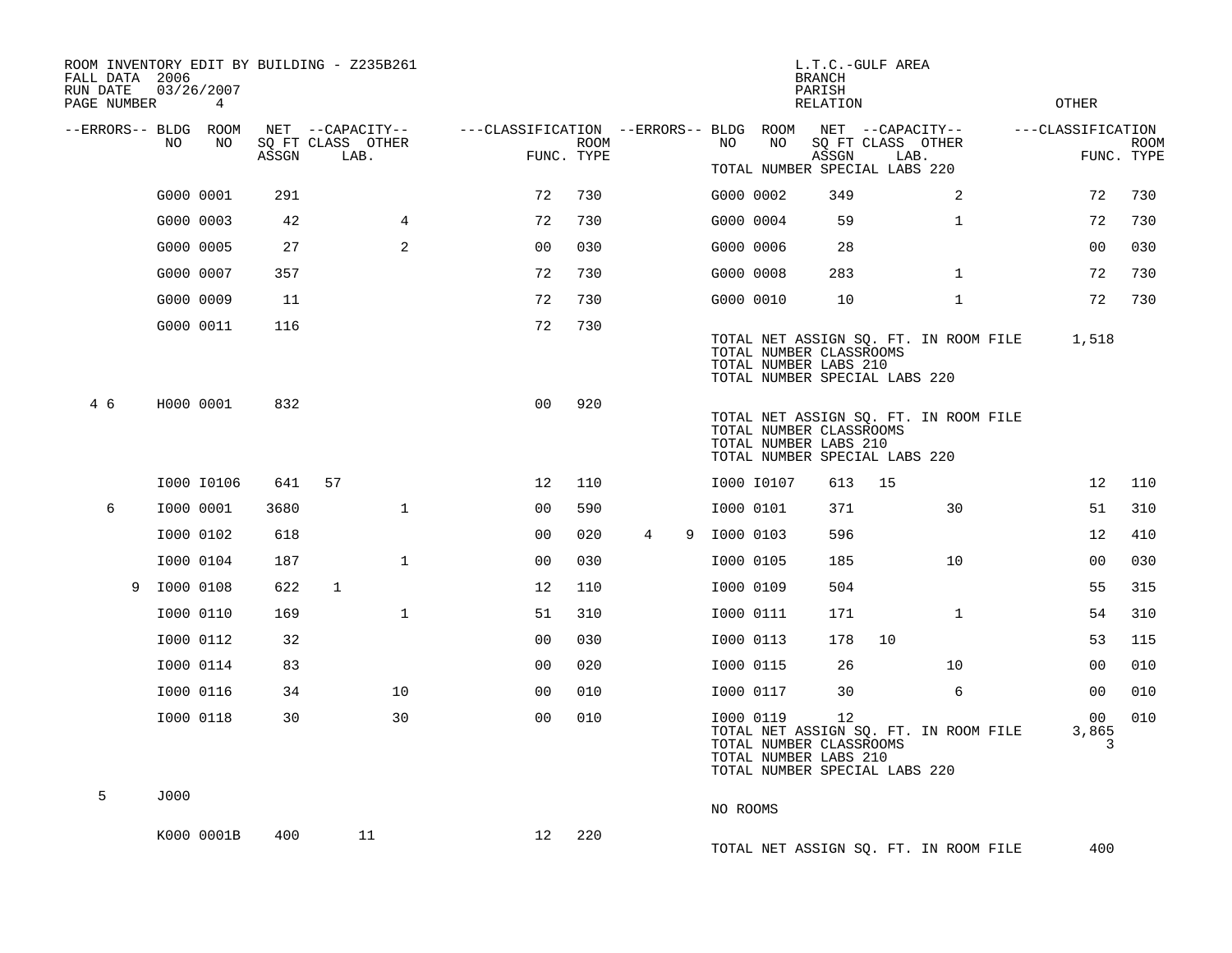| ROOM INVENTORY EDIT BY BUILDING - Z235B261<br>2006<br>FALL DATA<br>03/26/2007<br>RUN DATE<br>PAGE NUMBER |              |                                           |                   |                    |                 |     |                                                                | <b>BRANCH</b><br>PARISH<br>RELATION | L.T.C.-GULF AREA                                                               | OTHER             |                    |
|----------------------------------------------------------------------------------------------------------|--------------|-------------------------------------------|-------------------|--------------------|-----------------|-----|----------------------------------------------------------------|-------------------------------------|--------------------------------------------------------------------------------|-------------------|--------------------|
| --ERRORS-- BLDG<br>ROOM<br>NO<br>NO.                                                                     | NET<br>ASSGN | --CAPACITY--<br>SQ FT CLASS OTHER<br>LAB. | ---CLASSIFICATION | ROOM<br>FUNC. TYPE | --ERRORS-- BLDG | NO. | ROOM<br>NO<br>TOTAL NUMBER CLASSROOMS<br>TOTAL NUMBER LABS 210 | ASSGN                               | NET --CAPACITY--<br>SO FT CLASS OTHER<br>LAB.<br>TOTAL NUMBER SPECIAL LABS 220 | ---CLASSIFICATION | ROOM<br>FUNC. TYPE |
| L000 V0001D                                                                                              | 155          |                                           | 63                | 215                |                 |     | L000 0002S<br>TOTAL NUMBER CLASSROOMS<br>TOTAL NUMBER LABS 210 | 169                                 | TOTAL NET ASSIGN SO. FT. IN ROOM FILE<br>TOTAL NUMBER SPECIAL LABS 220         | 63<br>324         | 215                |